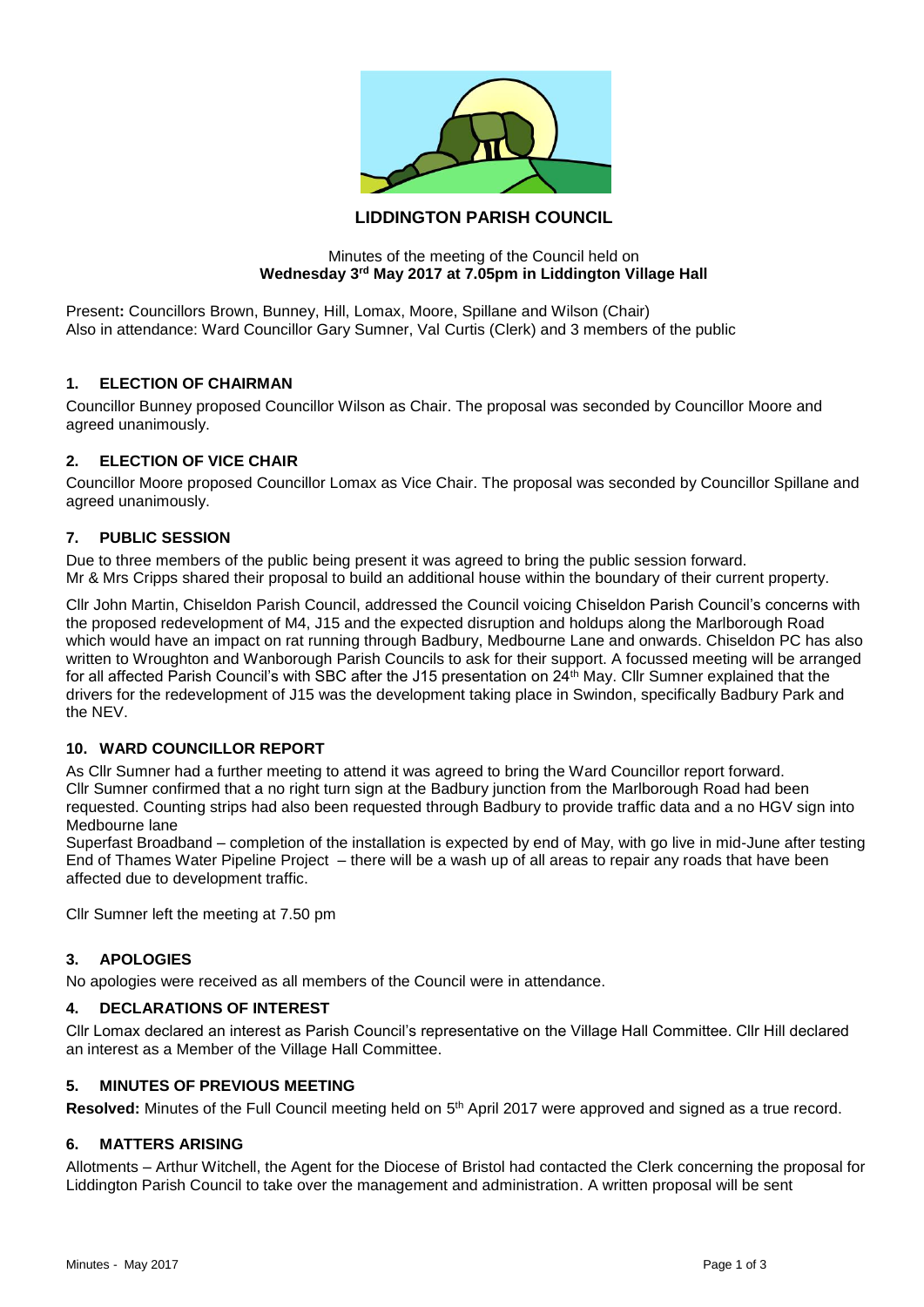Community Speedwatch – Cllr Spillane informed the council that the CSW sessions had been revised and will now take place on Friday 5<sup>th</sup>, Saturday 6<sup>th</sup> and Monday 8<sup>th</sup> May. Some training sessions at the Police HQ in Devizes had been pushed back. Cllr Spillane has emailed the Chiseldon CSW Co-ordinator for access to the equipment.

CIL – A response had been received from Sarah Screen, Planning Obligations Project Manager/CIL Project Manager confirming that they will look into and manage the CIL administration accordingly due to the commencement of permission for 6 The Street.

Jubilee Gardens – Cllr Wilson had sent Cllr Sumner photographic evidence of Thames Water and Contractor vehicles parked on Jubilee Gardens and the subsequent damage. **Action – Cllr Sumner**

Horse riders – it was noted that the footpath down by the stream was being damaged due to being used as a bridleway, although it was not classified as such. Installation of signs informing not a bridleway was discussed and adding a kissing gate. Cllr Wilson to speak to the footpath's land owner **Action – Cllr Wilson** Local stables to be contacted asking for their co-operation to stop using it for this purpose. **Action – Clerk** A handrail was missing and needed to be replaced on the bridge over the stream in the middle of Manor grounds **Action – Cllr Lomax**

Playground Equipment – it was noted that the new part had now been fitted

A second new part provided by Kompan did not fit and is awaiting replacement. **Action - Clerk & Cllr Wilson**

# **8. CLERK'S REPORT**

Annual internal audit – completed and report received back Annual external audit (Limited Assurance Review) – forms completed ready for review and Parish Council approval

VAT claim submitted on 24th April for £491.19

Adams and Watt standing order set up for  $28<sup>th</sup>$  of each month as per contract terms

Payment from SBC received for Precept £4,187.50 and CTSG £290.71

## **9. PLANNING MATTERS**

## **(a) To consider any planning applications:**

**Application:** Proposed diversion of Footpath 12 (23rd May) **Location:** Footpath 12 Liddington **Proposal:** That the line of path be diverted away from A419 **Resolved:** that the following comment be submitted.

Parish Council had no objections to this proposal

**(b) To note any decisions** – it was noted that no decisions had been made.

## **11. VILLAGE MATTERS**

- **(a) To provide an update with regards to services transfer from Swindon Borough Council -** Cllr Moore would carry out a final review of the Deed **Action – Clir Moore Action – Clir Moore**
- **(b) Dog Bins –** Cllr Spillane proposed to purchase a second dog bin from Earth Anchor for installation at the top end of the playing field. The proposal was seconded by Cllr Lomax and agreed unanimously. A replacement sign to warn against possible legal action for failure to comply with the request to bag it and bin it to be researched. **Action – Clerk**
- **(c) To discuss a solution for stopping deer eating memorial flower heads –** It was noted that human hair can act as a deterrent **Action – Cllr Lomax**
- **(d) Parish Projects –** the following items were suggested as possible projects
	- Replace existing stiles with kissing gates or posts
	- Troughs or raised beds around 30mph signs to signify entering village
	- Footpath/track alongside the B4192 to improve non-car route to hospital and into Swindon
	- Erection of a map indicating roads, footpaths, specific sites within the Village

Cllr Spillane to provide name to Cllr Hill for the illustrator of the Washpool (Cuckoo Bridge) project area in Chiseldon **Action – Cllr Spillane**

## **12. FINANCE**

- **(a)** It was **resolved** to approve payment of the following**:**
	- Chairman's allowance £75.00
	- WALC Invoice 3300 Information Governance training £96.00
	- WALC Annual subscription 2017/18 £142.22
	- Auditing Solutions Ltd Internal Annual Audit 16/17 £168.00
	- Liddington Village Hall Room hire April, May, June & July 2017 £24.00
- **(b)** It was **resolved** to ratify payments made between meetings:
	- Gordon Wilson Travel Expenses 2016/17 £77.40